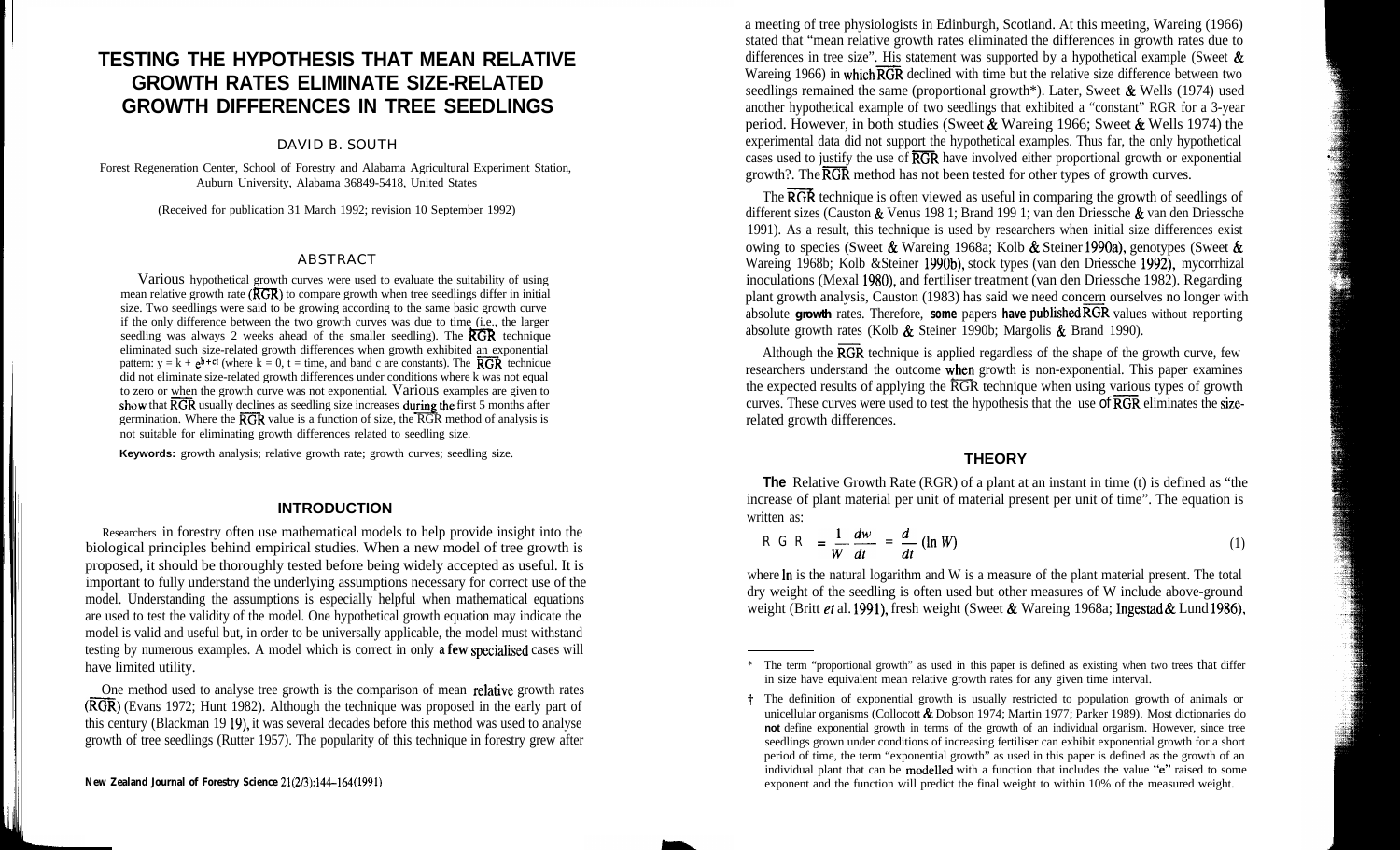diameter (Perry 1985), basal area (Harrington  $\&$  Tappeiner 1991), height (Sweet  $\&$  Wells 1974; Roberts & Wareing 1975; Burdon & Sweet 1976; van den Driessche 1982; Cannel1 et aI. 1984), stem volume (Byrne & Wentworth 1988; Thomas & Weiner 1989), and canopy volume (Shainsky & Radosevich 1986).

Since it is not practical to make a continuous record of the changes of W with time, it is customary to make measurements at a number of isolated times and then calculate the RGR<br>over the period between two measurements.<br>The RGR over a period of  $t_1$  to  $t_2$  is given in Equation 2.<br> $\frac{1}{RGR} = \frac{1}{t_2 - t_1}$   $\$ over the period between two measurements.

The 
$$
\overline{RGR}
$$
 over a period of  $t_1$  to  $t_2$  is given in Equation 2.

$$
\overline{RGR} = \frac{1}{t_2 - t_1} \qquad \frac{t_2}{t_1} \qquad \frac{1}{W} \qquad \frac{dW}{dt} dt \qquad (2)
$$

Integration of Equation 2 yields the following.

$$
\overline{RGR} = \frac{\ln W_2 - \ln W_1}{t_2 - t_1} \tag{3}
$$

Although this formula can be used to correctly calculate a RGR even for non-exponential growth (Fisher 1921; Causton 1983), it does not follow that use of Formula 3 will eliminate size-related growth differences when growth does not follow aconstant exponential pattern. The failure to appreciate this distinction has caused many researchers to misuse this technique to eliminate size-related growth differences when growth is not exponential.

### **METHODS**

When working with actual data, determining the portion of growth that is purely sizerelated is not an easy task. This is because under natural conditions, growth is a function of size as well as differences in temperature, nutrient uptake, moisture availability, photoperiod, light intensity, and genetics. It therefore is much easier to illustrate the theory behind a technique by using hypothetical examples which do not confound size-related growth differences with growth differences due to genetics or a changing environment. Therefore, a series of hypothetical growth curves were selected to test whether the  $\overline{RGR}$  method will remove growth differences that are related to size. The growth curves examined involved exponential, curvilinear, sigmoid, and linear models.

Size-related growth differences can be modelled either with a "proportional growth" model or with a "time gain" model. The "proportional growth" model (used by Sweet  $\&$ Waring 1966) was rejected as an appropriate way to model size-related growth. If the only difference between two plants is in initial size, then a biological reason for use of proportional growth would be difficult to explain. For example, why would two genetically identical clones of different initial sizes grow according to two different growth curves in a competition-free growth chamber environment? When comparing the growth rate at a given weight (e.g., 1 g), chronological age would be the only variable to explain why the smaller clone would grow proportionally less. In the absence of exponential growth, there is a lack of dry weight data to support the existence of proportional growth in young seedlings.

A "time gain" model was selected since it appears to be the most biologically appropriate way to model growth differences due to initial size. For each growth curve examined, sizerelated differences were modelled by determining the initial plant weight that would be required to be equivalent to a 2-week gain in growth. Therefore, expressions of the form  $W=f(t)$  and  $W=f(t+2)$  were chosen where W is the plant weight and t is the number of weeks from germination. Two growth curves were considered to be the "same basic growth curve" if they exactly overlapped when the curve of the small seedling was shifted along the x-axis to the left. If they did not overlap after the shift, then the two growth curves were said to be different.

The null hypothesis (Ho) in this study can be stated: seedling size does not affect  $RGR$ when seedlings are growing according to the same growth curve. The null hypothesis was accepted where there were no size-related differences in RGR for all weekly time intervals examined. The null hypothesis was rejected when differences in RGR were observed.

In addition to examining the effectiveness of the  $\overline{RGR}$  technique in eliminating sizerelated differences with hypothetical data, studies involving real data were summarised.  $\overline{RGR}$  values were examined to determine if exponential growth is typically observed during the first 5 months after seed germination.

### **RESULTS**

### **Exponential Model**

Although there can be several types of exponential growth curves, the type used in this study was of the following form:

$$
w = k + e^{(b + ct)}
$$
 (4)

where W equals seedling weight in grams; seed weight is equal to  $k + e^{b}$ , and c is a constant: and t is the number of weeks from germination. The c term equals the RGR only when k equals zero. When  $k = 0$ ,  $b = -3.7886$ , and  $c = 0.3$  1.572, the equation fits the hypothetical data provided by van den Driessche  $\&$  van den Driessche (1991). The initial difference between the two plants at germination is 0.0199 g (Table 1 Equation 4A). However, the difference in size after 20 weeks is increased to 11 .O g (Fig. la). Use of this exponential curve does not allow us to reject the null hypothesis because the two plants have the same  $\overline{RGR}$  for all time intervals (Fig. lb).

Regardless of either the size of the organism, or the time interval examined, the RGR of the small seedling always equals the  $\overline{RGR}$  of the large seedling. A mathematical proof of this equality follows:  $\ell$  e  $\alpha$  and  $\ell$  e b+c(tl+2)  $\alpha$ 

$$
\text{large plant } \overrightarrow{RGR} = \frac{\ln e^{b + c(t_2 + 2)} - \ln e^{b + c(t_1 + 2)}}{t_2 - t_1} = c
$$
\n
$$
\text{small plant } \overrightarrow{RGR} = \frac{\ln e^{b + c(t_2 - 1)} - \ln e^{b + c(t_1 - 2)}}{t_2 - t_1} = c
$$

The constant k in Equation 4 is useful when  $e^b$  does not accurately reflect the initial seed weight. Without k, some exponential models may produce a high  $\mathbf{r}^2$  but over-estimate or under-estimate seed weight. The effect of k on the pattern of RGR was examined with Equation 4B (Table 1). In this example,  $k = -0.02$  (i.e., 0.02 g is subtracted from each of the weights in the previous example). Again, at germination there is only a 0.0199-g difference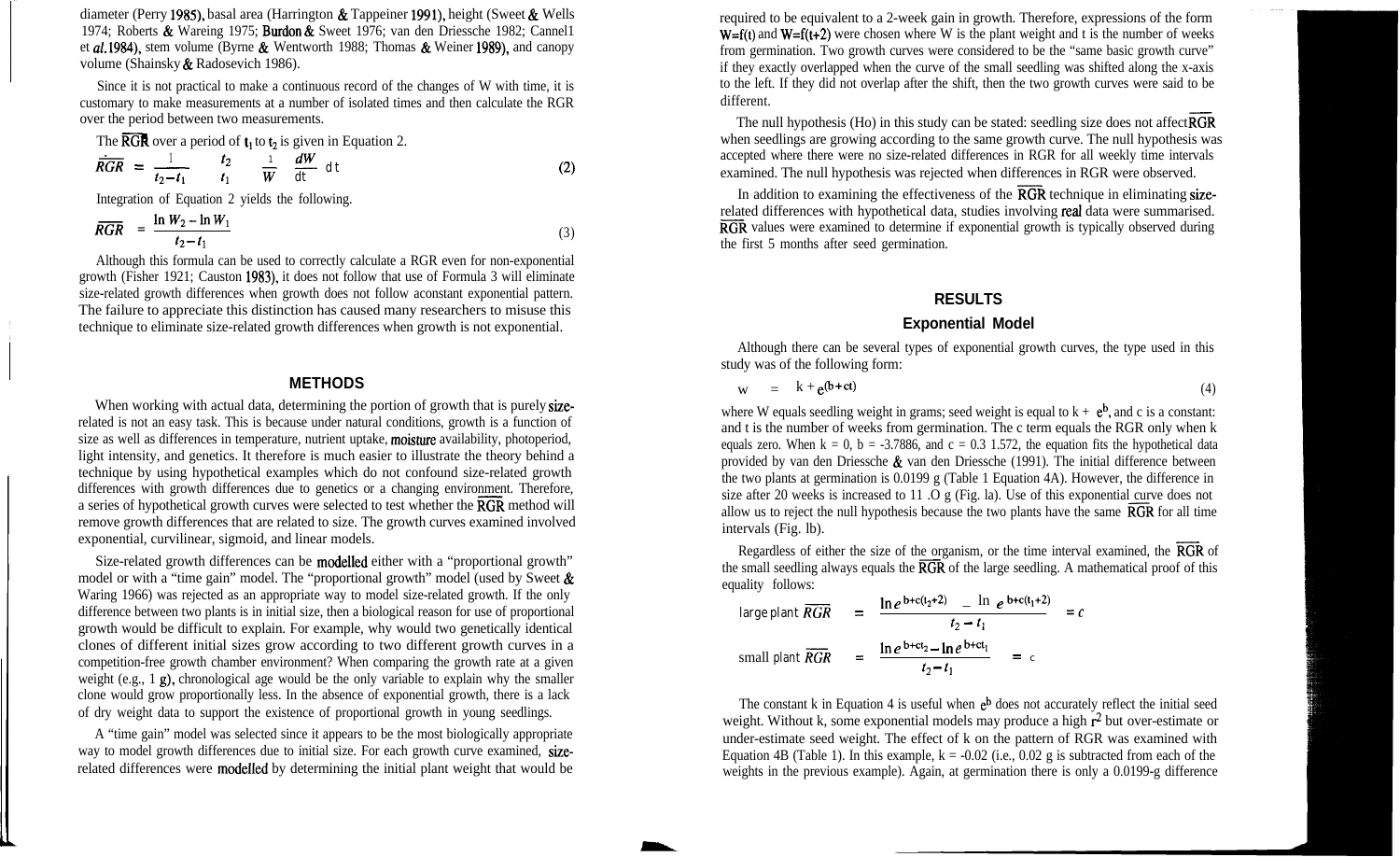|                 |                                                                                           |                                                     |      |                     |                 | TABLE I-Equation parameters and predicted seedling weight at various times after germination. |                        |                        |                                          |                   |                    |
|-----------------|-------------------------------------------------------------------------------------------|-----------------------------------------------------|------|---------------------|-----------------|-----------------------------------------------------------------------------------------------|------------------------|------------------------|------------------------------------------|-------------------|--------------------|
| Growth<br>curve | designation<br>Equation                                                                   |                                                     |      | Equation parameters |                 | Seedling                                                                                      |                        |                        | Weeks after germination-plant weight (g) |                   |                    |
|                 |                                                                                           | ≚                                                   | a    | م                   | $\cup$          | size                                                                                          | $\circ$                | $\mathbf{\Omega}$      | $\overline{4}$                           | $\overline{c}$    | 20                 |
| Exponential     | $\mathcal{A}$                                                                             | 0.0                                                 | ١    | $-3.7886$           | 0.31572         | large<br>small                                                                                | 0.0226<br>0.0425       | 0.0800<br>0.0425       | 0.1504<br>0.0800                         | 1.0000<br>1.8803  | 23.5056<br>12.5000 |
|                 | 4B                                                                                        | $-0.02$                                             | ١    | $-3.7886$           | 0.3 1572        | small<br>large                                                                                | 0.0026<br>0.0225       | 0.0600<br>0.0225       | $0.0600$<br>$0.1304$                     | 0.9800<br>1.8603  | 12.4800<br>23.4856 |
| Curvilinear     | 5A                                                                                        | 0.005                                               | 1.66 | 0.00462             | ł               | small<br>large                                                                                | 0.0196<br>0.0050       | 0.0196<br>0.0511       | 0.0954<br>0.0511                         | 0.2908<br>0.3741  | 0.6723<br>0.7867   |
| Sigmoid         | $6\AA$                                                                                    | $\circ$                                             | 0.69 | 1000                | $\overline{c}$  | large<br>small                                                                                | 0.0119<br>0.0475       | 0.1866<br>0.0475       | 0.1866<br>0.7091                         | 9.5729<br>11.2804 | 11.9878<br>11.9969 |
|                 | 6B                                                                                        | 0.02                                                | 0.69 | 1000                | $\overline{12}$ | small<br>large                                                                                | 0.03 19<br>0.0675      | 0.2066<br>0.0675       | 0.2066<br>0.7291                         | 9.5929<br>11.3004 | 12.0078<br>12.0169 |
| Linear          | 7A                                                                                        |                                                     | 0.2  | 0.6                 | J               | small<br>large                                                                                | 0.2<br>$\overline{14}$ | 2.6<br>$\overline{14}$ | 2.6<br>3.8                               | 8.6<br>7.4        | 12.2<br>13.4       |
|                 | 7c                                                                                        | ◦                                                   | 53   | 53                  | ı               | Inail                                                                                         | $rac{3}{2}$            | $2\overline{3}$        | 2.5                                      | $\frac{13}{117}$  | $\frac{2.1}{18.9}$ |
| Linear          | Note: Exponential = $k + e^{b} +$<br>Curvilinear = $k + br^2$<br>Sigmoid = $k + c(1 - c)$ | = $k + c(1 + be^{(-a t)})^{-1}$<br>= $k(a+bt)$<br>T |      |                     |                 |                                                                                               |                        |                        |                                          |                   |                    |



according to the following exponential equation:  $\mathbf{Y} = 0 + \epsilon$ For the larger seedling  $(\blacksquare)$  t = 2 + weeks after germination For the smaller seedling  $(\bullet)$  t = weeks after germination.

s that are growing  $.31572t)$ 

in weight and after 20 weeks the difference is 11 g (Fig. 2a). In this example, the  $\overline{RGR}$  values decline as the seedling increases in size (Fig. 2b). Since the  $\overline{RGR}$  varies with tree size, c in Equation 4 is no longer equal to the RGR. Initially, the difference in RGR is rather large, but at the end the values are almost the same (difference was at the fourth decimal place). Since the RGR values for the two seedlings are not the same, the null hypothesis is rejected.

As long as k does not equal zero, the RGR of the large seedling will always be different from the small seedling. Where k is less than zero (but greater than  $-e<sup>b</sup>$ ), the large seedling will always have a smaller RGR than the small seedling:

$$
\frac{\ln (k+e^{b+c(t_2+2)}) - \ln (k+e^{b+c(t_1+2)})}{t_2-t_1} < \frac{\ln (k+e^{b+c(t_2)}) - \ln (k+e^{b+c(t_1)})}{t_2-t_1}
$$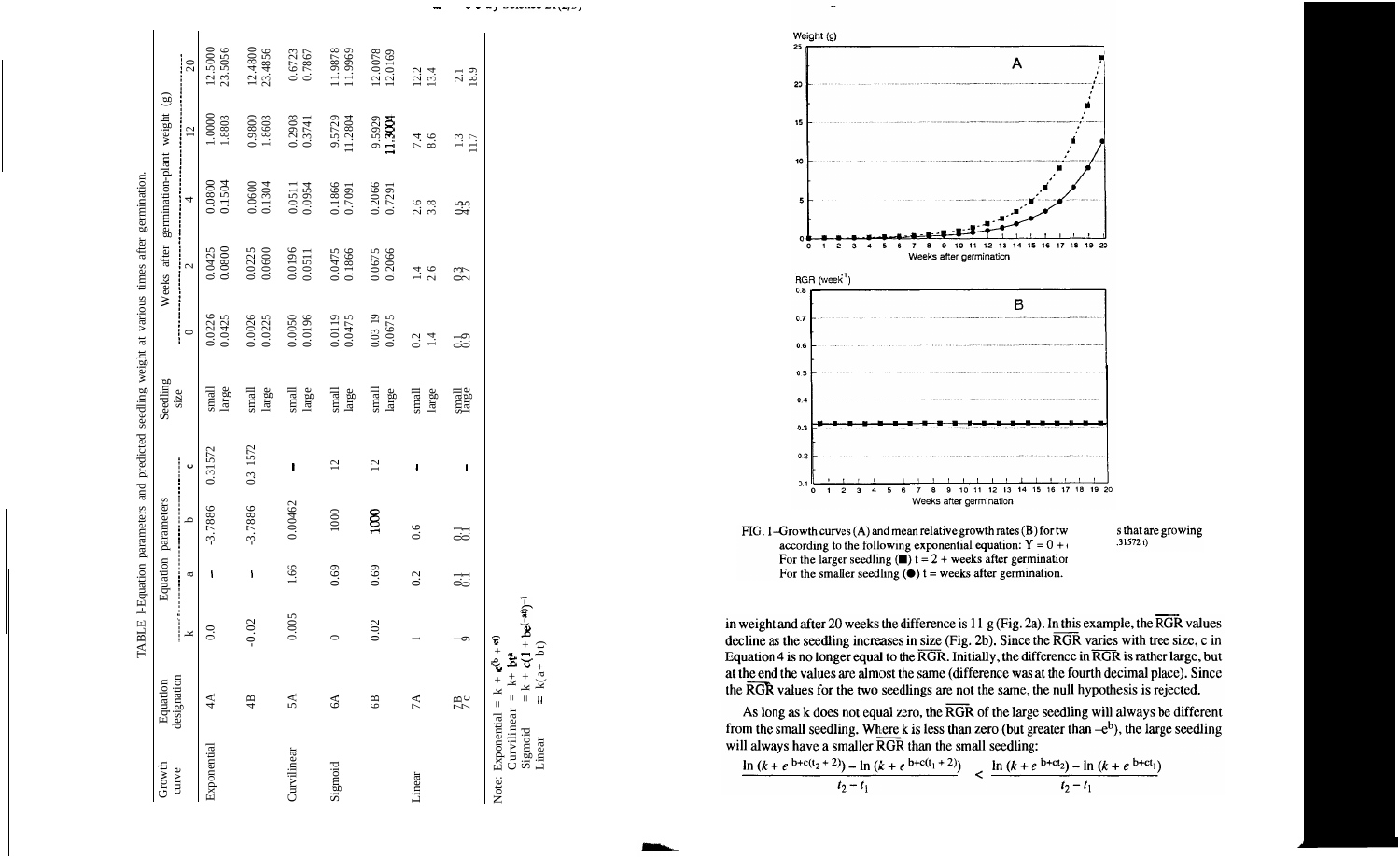

FIG. 2-Growth curves (A) andmeanrelativegrowthrates(B)for twoseedlings thataregrowing according to the following exponential equation:  $Y = -0.02 + e^{(-3.7886 + 0.31572 t)}$ 

For the larger seedling  $(\blacksquare)$  t = 2 + weeks after germination,

For the smaller seedling  $(\bullet)$  t = weeks after germination.

Even though the  $\overline{RGR}$  of both seedlings will approach c when t is large, the  $\overline{RGR}$  for the larger seedling will still be marginally smaller. However, when kisgreater than zero **the large** seedling will always have a larger  $\overline{RGR}$  than the small seedling.

#### **Curvilinear Model**

The following curve was selected to test the null hypothesis.

$$
W = k + bt^a \tag{5}
$$

When  $k = 0.005$ ,  $a = 1.66$ , and  $b = 0.00462$ , this curve is similar to the data for *Picea mariana* (Mill.) B.S.P. seedlings grown in containers (Timmer 1991). Initially, there is less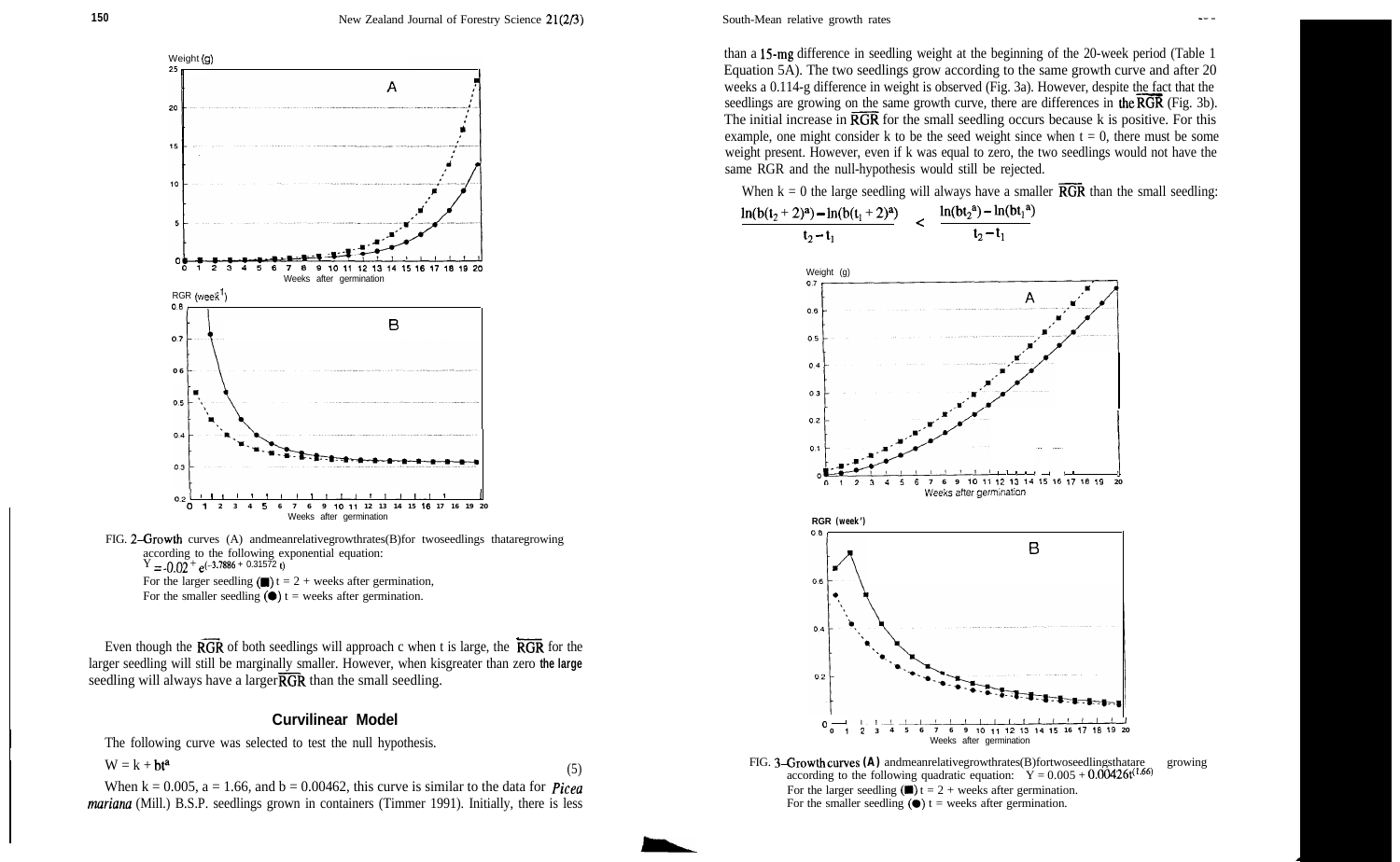than a 15mg difference in seedling weight at the beginning of the 20-week period (Table 1 Equation 5A). The two seedlings grow according to the same growth curve and after 20 weeks a 0.114-g difference in weight is observed (Fig. 3a). However, despite the fact that the seedlings are growing on the same growth curve, there are differences in the  $\overline{RGR}$  (Fig. 3b). The initial increase in RGR for the small seedling occurs because k is positive. For this example, one might consider k to be the seed weight since when  $t = 0$ , there must be some weight present. However, even if k was equal to zero, the two seedlings would not have the same RGR and the null-hypothesis would still be rejected.

When  $k = 0$  the large seedling will always have a smaller  $\overline{RGR}$  than the small seedling:



FIG. 3-Growth curves (A) and mean relativegrowthrates (B) for two seedlings that are growing according to the following quadratic equation:  $Y = 0.005 + 0.00426t^{(1.66)}$ For the larger seedling  $(\blacksquare)$  t = 2 + weeks after germination. For the smaller seedling  $(\bullet)$  t = weeks after germination.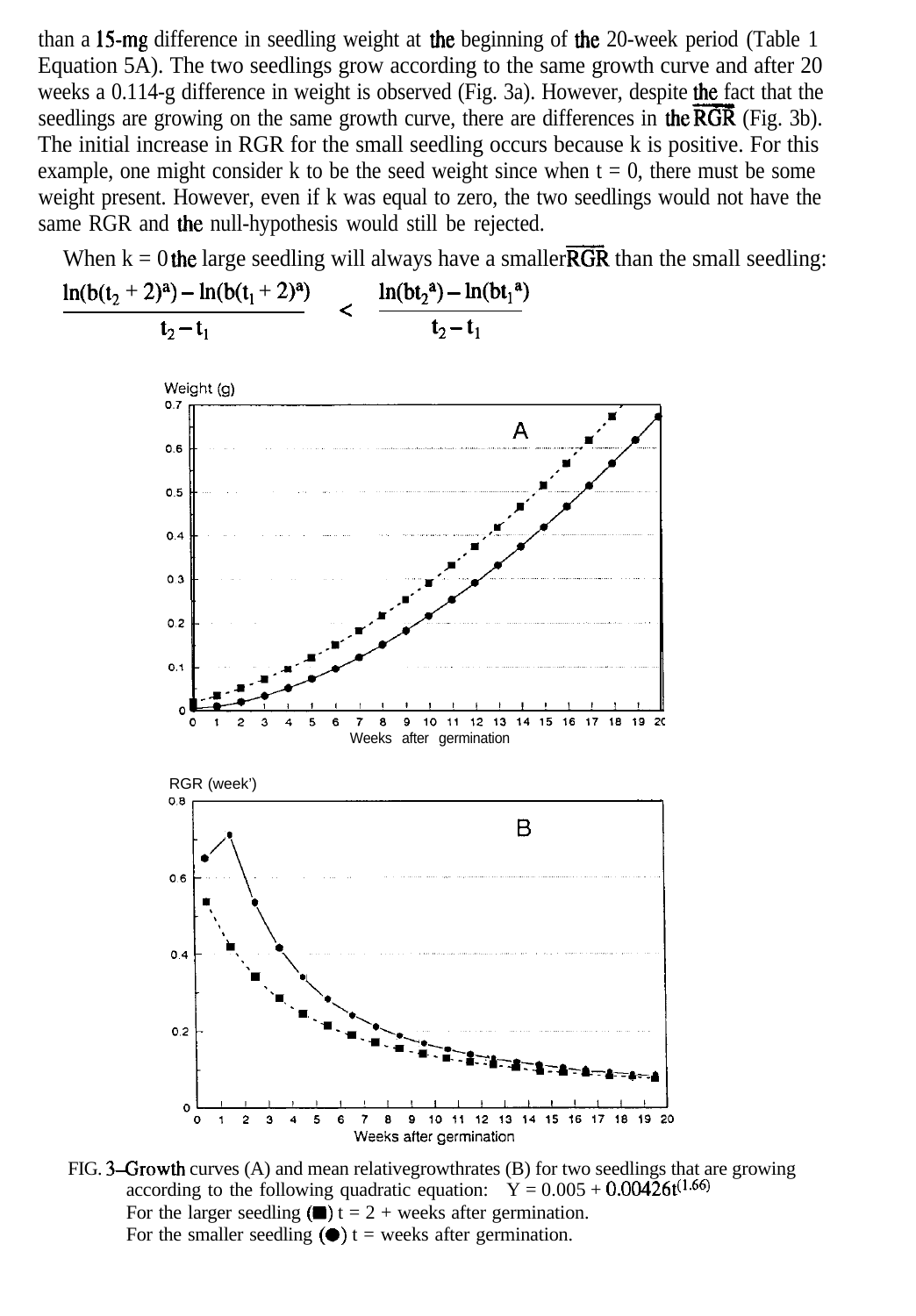### **Sigmoid Model**

A logistic function of the type used by Ledig  $\&$  Perry (1969) is provided as an example of a symmetric sigmoid curve.

### $W = k + c(1 + be^{-at})^{-1}$  (6)

The difference in initial seed weight in this example is less than 0.036 g (Table 1 Equation 6A). Since the upper limit(c) is equal to 12.0 g when  $k = 0$ , the difference in weight at the tenth week is greater than at the end of 20 weeks (Fig. 4a). The RGR of the two curves is about the same at the beginning and end, but during the linear phase of growth, the smaller seedling exhibits a higher RGR (Fig. 4b). This growth curve also rejects the null hypothesis. In this example, the large seedling will always have a smaller  $\overline{RGR}$  than the small seedling:



South-Mean relative growth rates 153

$$
\frac{\ln(c(1+be^{-a(t_2+2)})^{-1}-\ln(c(1+be^{-a(t_1+2)})^{-1}}{t_2-t_1} < \frac{\ln(c(1+be^{-a t_2})^{-1}-\ln(c(1+be^{-a t_1})^{-1})}{t_2-t_1}
$$

To demonstrate the effect that a small difference in initial seed weight can have on the **RGR** curve, another sigmoid curve with  $k = 0.02$  g was constructed (Table 1 Equation 6B). The difference in the growth curves (Fig. 4a v. Fig. 5a) appears imperceptible, but the small difference in seed weight during the early phases of growth results in a substantial difference in  $\overline{RGR}$  (Fig. 5b). The  $\overline{\text{RGR}}$  values are now different during the early as well as middle stages of growth. Soon after germination, the RGR rises and peaks after 5 to 10 days and then steadily declines. This pattern in RGR is typical of many **annual** plants (Hunt & Lloyd 1987).



according to the following sigmoidal equation:  $Y = 0.02 + 12(1 + 1000e^{(-0.69t)})^{-1}$ For the larger seedling  $(\blacksquare)$  t = 2 + weeks after germination. For the smaller seedling  $(\bullet)$  t = weeks after germination.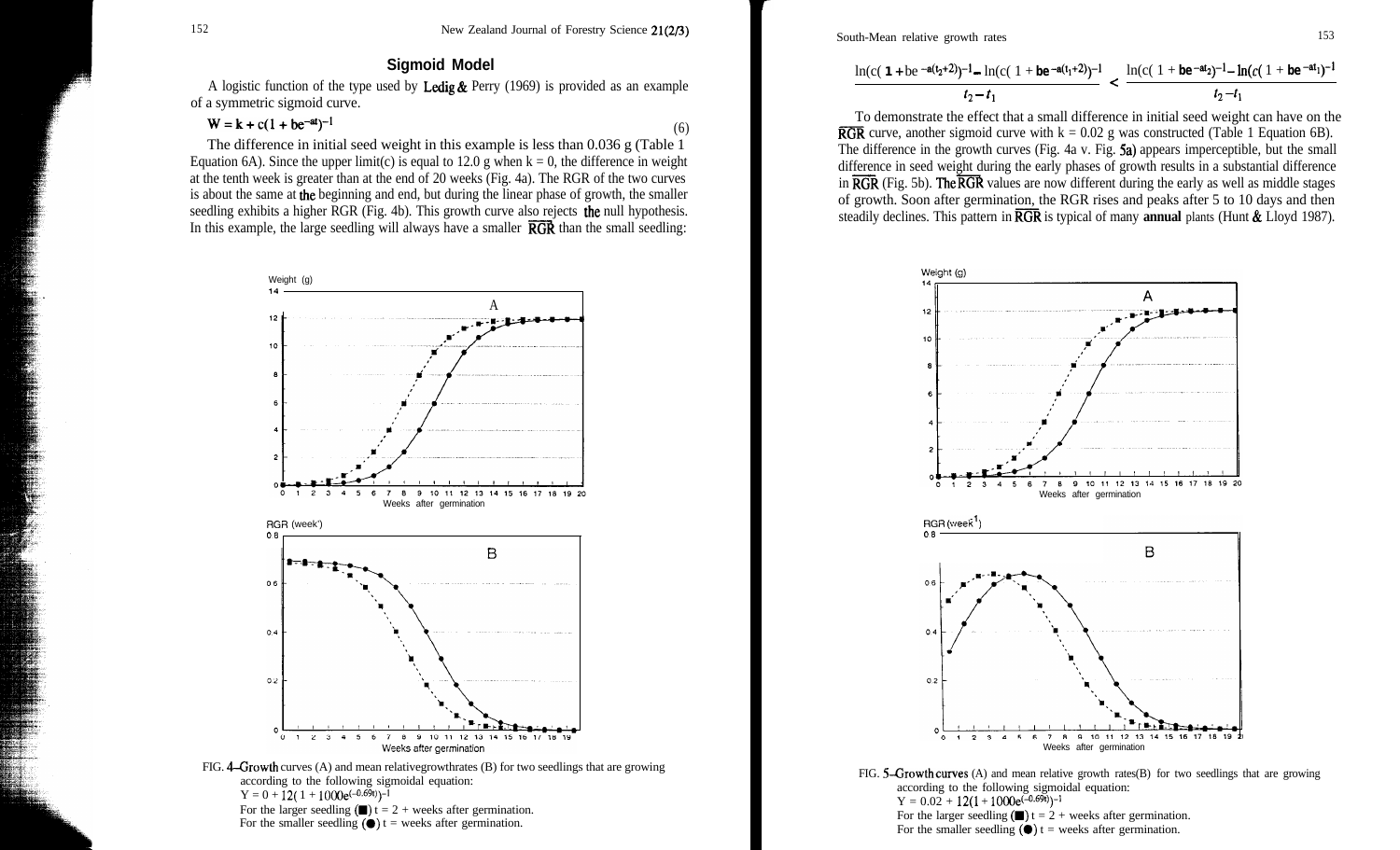### **Linear Model**

Two sets of linear functions were examined. In both, the model was of the following form.  $W = k [a + bt]$  (7)

In the first example (Table 1 Equation 7A), as with all previous ones, the difference in the initial weight of the plant results in a 2-week difference in tree weight. Since the absolute growth rate (0.6 g/week) is the same for both seedlings, the initial difference in weight (1.2  $\mathbf{g}$ ) is maintained throughout the study (Fig. 6a). Even though there is no difference in absolute growth rates, there are large initial differences in RGR. As the seedlings get larger, the  $\overline{RGR}$ values get closer together and differ only at the third decimal place after 20 weeks (Fig. 6b). This type of linear growth curve rejects the null hypothesis. In this example, the large seedling will always have a smaller RGR than the small seedling:



**South-Mean relative growth rates** 155

$$
\frac{\ln[a + b(t_2+2)] - \ln[a + b(t_1+2)]}{t_2 - t_1} < \frac{\ln[a + bt_2] - \ln[a + bt_1]}{t_2 - t_1}
$$

For each of the previous examples, both the small and the large seedlings were growing according to the same growth curve. The observed difference in growth could be explained by just a 2-week difference in development. Therefore, if the curve for the small tree was shifted along the x-axis to the left by 2 weeks, the two curves would exactly overlap.

The last example (Table 1 Equations 7B and 7C) deals with two seedlings that exhibit proportional growth (Fig. 7a) but have different growth curves. Even though the growth curves can not be overlapped (by shifting one along the x-axis), the  $\overline{RGR}$  values (Fig. 7b) are the same. The equations within the brackets are the same but, because of different k values, the weight values for Equation 7C are always nine times that for Equation 7B. Although this

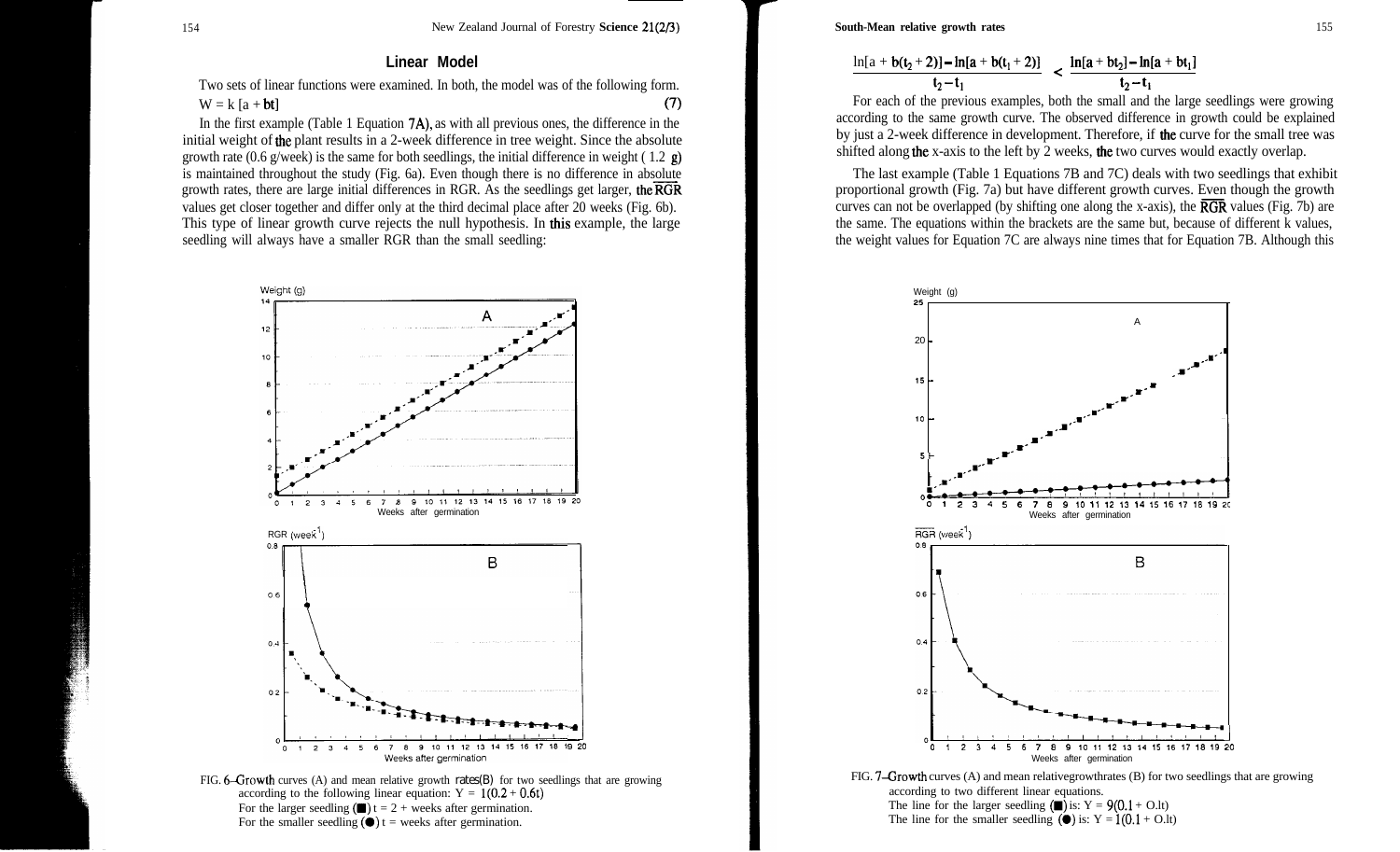particular example is for linear growth, it really does not matter what shape of curve is represented by the function within the brackets of Equation 7. For example, the hypothetical case of proportional growth used by Sweet & Wareing (1966) was not linear but the k value for the larger seedling was three times that of the small seedling. As long as the function within the brackets is the same, the RGR will be the same for any given point in time, regardless of the difference in absolute growth rates (and regardless of differences in the constant of proportionality, k). The following two equations are equal regardless of the time interval examined.

$$
\frac{\ln(k[a+bt_2]) - \ln(k[a+bt_1])}{t_2 - t_1} = \frac{\ln[a+bt_2] - \ln[a+bt_1]}{t_2 - t_1}
$$

#### **REAL DATA**

If tree seedlings normally grow at a constant exponential rate (with  $k = 0$ ) during the first 5 months after germination, then the RGR would be the same throughout the 5-month period (Causton 1983). However, if the growth curve is (1) exponential with  $ak < 0$ , (2) curvilinear,  $(3)$  sigmoid, or  $(4)$  linear then the RGR will decline as the plant gets larger in weight. A number of studies that document tree weight during the first 5 months of growth were reviewed (Table 2). In each study, the RGR decreased as the seedlings gained weight. Therefore, in general, it appears that tree growth during the first year of growth is not exponential (with  $k = 0$ ).

Although a constant exponential growth of trees (with  $k = 0$ ) does not usually occur in nature, it can be achieved artificially in hydroponics for a short period of time with small seedlings (Ingestad & Lund 1986). A constant  $\overline{RGR}$  (constant exponential growth with  $k = 0$ ) was achieved by treating small Betula pendula Roth. seedlings (10 mg seedlings fresh weight) with an exponentially increasing rate of nutrients (Fig. 8). Although there was some fluctuation in RGR, the rate appeared relatively constant from week 5 till week 13. However, Ingestad & Lund (1986) have stated that this period of constant  $\overline{RGR}$  can be obtained only before self-shading begins. When the trees get larger and self-shading begins, RGR will begin to decline.

Many, or perhaps most, organisms exhibit a declining RGR over time (Caloin & Yu 1982; Causton 1983). Therefore, reports of seedlings exhibiting a "constant" exponential growth (with a  $k = 0$ ) and a weight greater than 1 g are difficult to find in the literature. Donald & Young (1982) reported possible examples for pine seedlings growing in bare-root nurseries in South Africa (Table 3). Fertiliser was applied to seedlings three times at 6- to 8-week intervals (the first top-dressing was applied 6-8 weeks after germination). It was concluded that a high level of nutrition was essential to maintain a high RGR. However, even though  $r^2$  values were high, the exponential equations over-predicted the final weight by 37–54% (Table 3). Apparently, the observed RGR had declined since seedlings last received fertiliser about 2 months prior to harvest.

Determining whether the examples provided by Donald & Young  $(1982)$  represent "constant" exponential growth rate is somewhat subjective. Although the growth curve appears rather smooth for Pinus taeda L. (Fig. 9a), there was a great deal of fluctuation in RGR between harvest periods (Fig. 9b). This fluctuation likely occurs as a result of episodic growth, periodic fertiliser application, and sampling error. In fact, the variation in RGR

| Species                 |                                 | Initial values         |                          |                          | 3-15 weeks later       |                          | Reference                          |
|-------------------------|---------------------------------|------------------------|--------------------------|--------------------------|------------------------|--------------------------|------------------------------------|
|                         | (weeks)<br>$\frac{1}{2}$<br>Age | Weight<br>$\mathbf{e}$ | (per week)<br><b>ISS</b> | (weks)<br>Age            | Weight<br>$\mathbf{e}$ | (per week)<br><b>RGR</b> |                                    |
| Betula pendula          | $\mathbf{\tilde{5}}$            | 0.004                  | 0.37                     | $\overline{z}$           | 0.063                  | 0.24                     | Ingestad & Lund $(1986)$           |
| Citrus jambhiri         |                                 | 6.43                   | 0.34                     | $\mathbf{r}$             | 3.91                   | 0.07                     | Dixon et al. (1988)                |
| Gmelina arborea         | ∞                               | 0.35                   | 0.68                     |                          | 2.10                   | 0.34                     | Osonubi & Osundina (1987)          |
| Larix leptolepis        | $\overline{2}$                  | 2.9                    | 0.26                     | $\overline{2}0$          | 23.4                   | 0.17                     | Sweet & Wareing (1966)             |
| Liquidambar styraciflua |                                 | 0.011                  | 0.58                     | $\mathbf{5}$             | 8PL.X                  | 0.23                     | Tolley & Strain (1984)             |
| Picea glauca            |                                 | 0.015                  | 0.69                     | $\overline{\phantom{0}}$ | 0.962                  | 0.26                     | Brown & Higginbotham (1986)        |
| Pinus cortina           | $\infty$                        | 0.03                   | 0,0s                     | Гd                       | 0.34                   | 0.31                     | van den Driessche & Wareing (1966) |
| Pinus radiata           | $\infty$                        | 0.12                   | 0.51                     | $\vec{z}$                | 1.23                   | oco                      | van den Driessche & Wareing (1966) |
| Pinus sylvestris        | $\infty$                        | 0.08                   | 0.50                     | Ξ                        | 0.58                   | 0.25                     | van den Driessche & Wareing (1966) |
| Pinus sylvestris        | $\supseteq$                     | 0.54                   | 0.37                     | $\overline{1}$           | $\overline{4.0}$       | 0.22                     | Roberts & Wareing (1975)           |
| Pinus taeda             |                                 | 0.019                  | 0.53                     | $\overline{2}$           | 0.949                  | <b>DHO</b>               | Tolley & Strain (1984)             |
| Populus tremuloides     | 7                               | 0.107                  | 0.82                     | 17                       | 5.83                   | 0.13                     | Brown & Higginbotham (1986)        |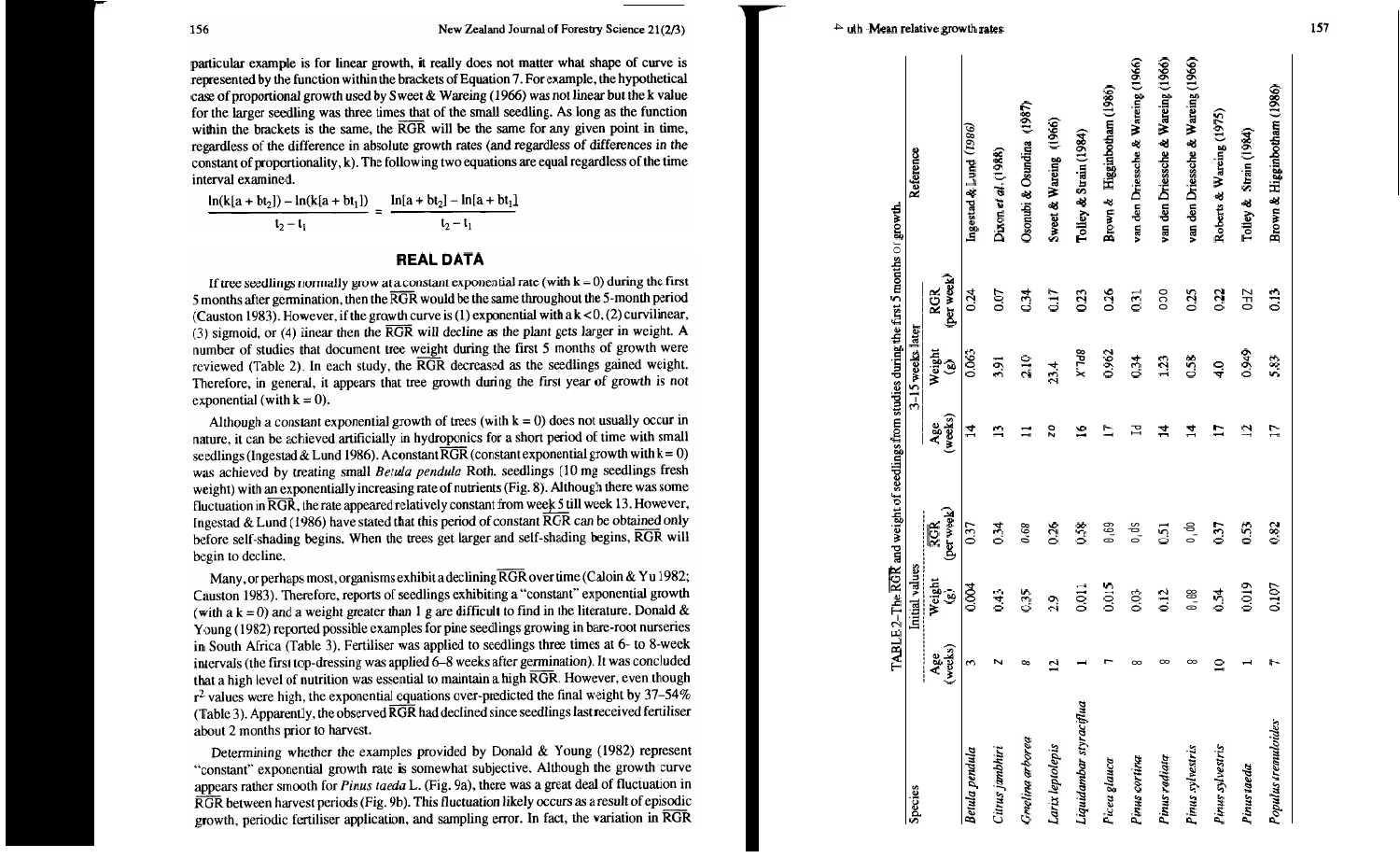

FIG. 8-Growth curve (A) and mean relative growth rates (B) for Betula pendula seedlings growing in hydroponics and fertilised at an exponentially increasing rate beginning approximately 6 weeks after germination (Ingestad & Lund 1986).

values for Pinus elliottii Engelm. is so wide that the 95% confidence interval for the RGR (per week) ranges from  $0.15$  to  $0.26$  (standard error of the mean =  $0.0261$ ). Although the exponential equation implies a "constant" exponential growth rate, the observed RGR values were not "constant" from one harvest to the next.

### **DISCUSSION**

It is concluded from the above examples that the RGR technique will "eliminate" sizerelated growth differences when growth can be represented by a "constant" exponential equation that has  $k = 0$ . When an exponential curve has a k value less than zero, the technique will initially show that smaller seedlings have larger RGR values. The RGR technique does not "eliminate" size-related growth differences for all types of exponential curves (Fig. 2b). weight (Donald &

weight (W) and observed final dry

TABLE 3-Regression equations for growth of Pinus for days after sowing (t) with predicted final dry Young 1982)

| Species         | Nursery    | Z                       | Regression vquason              | $\mathfrak{r}$ | Last                | Final dry weight                |                       | Last                         |
|-----------------|------------|-------------------------|---------------------------------|----------------|---------------------|---------------------------------|-----------------------|------------------------------|
|                 |            |                         |                                 |                | harvest<br>ਰੈਂ<br>ਹ | <b>Jbserved</b><br>$\mathbf{e}$ | Predicted<br>$\Theta$ | observed<br>RGR<br>(per day) |
| Pinus patula    | Grootgeluk |                         | $W = e^{(-4.5562 + 0.023538t)}$ | 0.98           | 266                 | 3.801                           | 5.501                 | 0.008                        |
| Pinus patula    | Mtubatuba  | IJ                      | $M = e^{(-5.7071 + 0.031594t)}$ | 0.98           | ZS6                 | 7.000                           | 10.815                | 0.033                        |
| Pinus elliottii | Mtubatuba  | 4                       | $W = e^{(-4.3592 + 0.030049t)}$ | 0.97           | 212                 | 5.437                           | 7.472                 | 0.028                        |
| Pinus taeda     | Mtubatuba  | 4                       | $M = e^{(-4.4412 + 0.031691t)}$ | 0.99           | 212                 | 7.110                           | <b>0SL6</b>           | 0.013                        |
| Pinus radiata   | Steenbras  | $\overline{\mathbf{C}}$ | $W = e^{(-4.2284 + 0.030881t)}$ | 0.97           | $\overline{5}$      | 4.110                           | 5.827                 | 0.028                        |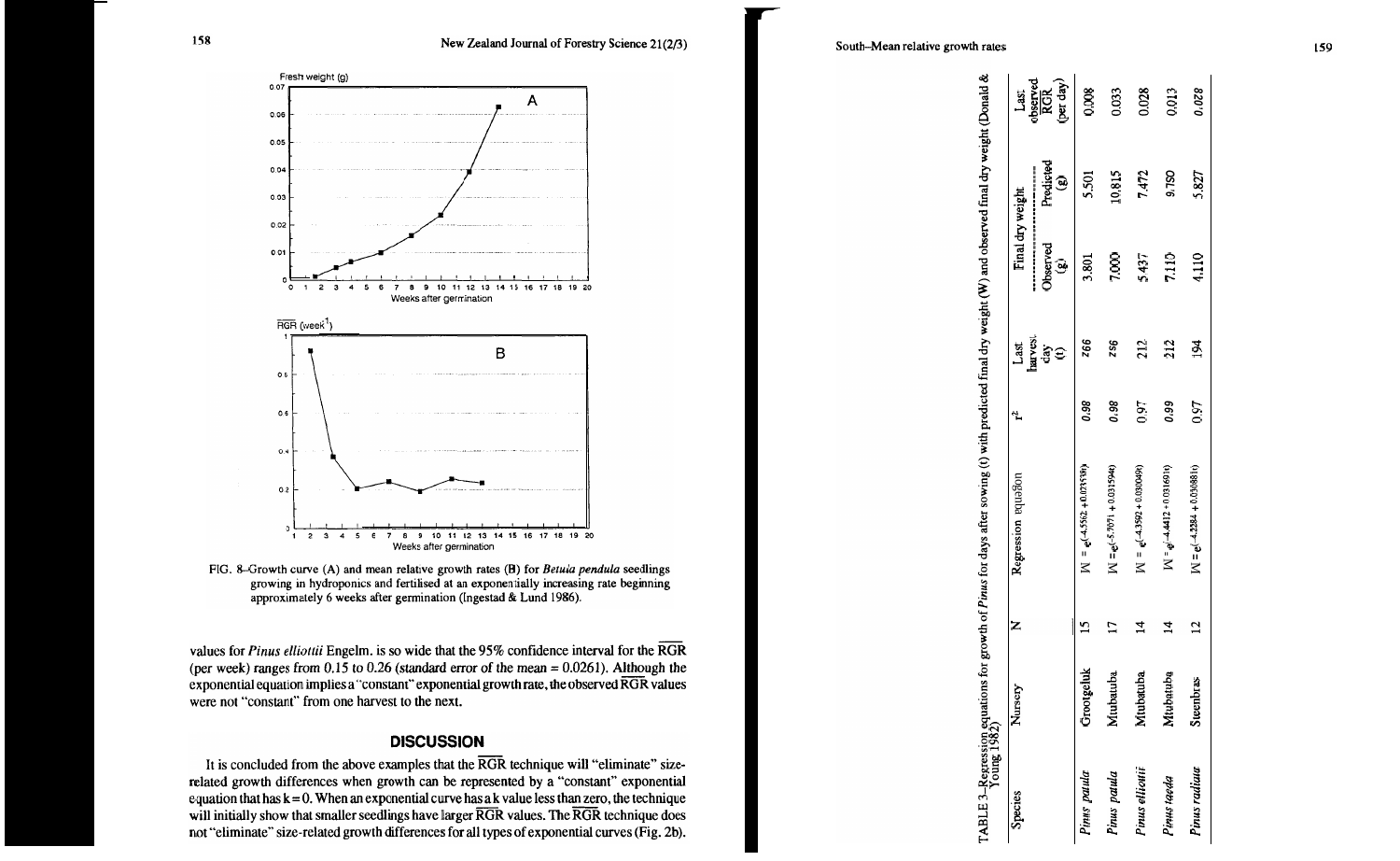

FIG. Y-Growth curve (A) and mean relative growth rates (B) for *Pinus taeda* seedlings ( $\blacksquare$ ) and *Pinus elliottii seedlings* ( $\bullet$ ) growing in a bare-root nursery in South Africa (Donald  $\&$ Young 1982).

When the growth curve is not exponential, the use of RGR does not "eliminate" sizerelated growth differences. Even though correct calculations of **RGR** can be made for **non**exponential curves, the RGR of two trees that are different in size but growing according to the same growth curve will not be the same. For some types of curves, the difference in **RGR** values will be greatest during the initial stages of growth (e.g., first 10 weeks). In other types of curves (i.e., sigmoid), the difference may be greater during the rapidly increasing linear phase of growth.

Although the above examples focus on growth soon after germination, exponential growth curves (with  $k = 0$ ) are less likely to occur when growth is measured over several years. It has previously been pointed out that the RGR technique does not adequately correct for size differences from years 1 to 6 (Burdon & Sweet 1976; Britt et *al.* 1991) or from years 5 to 30 (Brand et *al.* 1987; South *et al.* 1988).

South-Mean relative growth rates 161

Van den Driessche & van den Driessche (1991) have suggested that the RGR technique is useful for comparing seedlings of different sizes "even though larger seedlings may show smaller values of relative growth rate than smaller seedlings". They suggested that in many situations, size differences between seedlings are not so large that the estimation of relative growth rate is seriously biased. However, it is not the "estimation" that is in danger of being biased since the RGR is correctly calculated as defined by Equation 3 (van den Driessche & van den Driessche 1991). What is in question is the degree of bias in interpretation of the experimental data that can result from a lack of removing the confounding of size. Can an unbiased comparison of  $\overline{RGR}$  values be made without considering the size of the tree for which it was derived? If size differences are ignored when they are not "large," how much bias is acceptable before an alternative method of analysis is required?

For example, let us consider the growth of Picea *mariunu* seedlings (Fig. 3). Since the initial size difference is less than 0.015 g, would it be acceptable to use the RGR method to conclude that the two seedlings were not growing according to the same growth curveduring the first 14-week period? If so, the researcher would make a Type I error (the hypothesis that there is no difference in growth curves is true but the decision to reject the hypothesis is wrong). In fact, when the difference in size between seedlings becomes larger (i.e., after week 14), the chance of making a Type I error actually decreases instead of increases.

In contrast, when dealing with seedlings that are growing according to two different growth curves (e.g., Fig. 7a), it is likely that the RGR technique results in a high percentage of Type II errors (the hypothesis that the two seedlings are growing according to the same growth curve is false but the statistical test causes the researcher to accept the null hypothesis). In addition, because of a large variation in RGR from harvest to harvest, statistical tests will often lead to the conclusion that there is no statistical difference in RGR among different genotypes (e.g., Sweet  $\&$  Wareing 1968b). For example, Donald  $\&$  Young (1982) reported no statistical difference in **RGR** for *Pinus tuedu* and *P. elliottii* growing in a bare-root nursery (Table 3). Indeed, the trees were approximately the same weight between weeks 4 and 22 (Fig. 9a). However, there was a final weight difference of 30% by the thirtieth week. Although it was concluded that the growth of *P. tuedu* and *P. elliottii* might be safely predicted from the same exponential equation, there was no explanation as to why the growth was less for *P. elliottii* during the final 8 weeks of growth.

Tall genotypes usually exhibit smaller RGR than shorter genotypes (Burdon  $\&$  Sweet 1976) and seedlings from large seed usually exhibit smaller RGR than those from small seed (Taylor 1972; Fenner 1983; Barclay & Crawford 1984; Pathak & Patil1985; Hunt & Lloyd 1987). Despite these findings, the  $\overline{\text{RGR}}$  technique continues tobeused tocompare the growth of different genotypes. However, when testing the statistical difference of RGR for different species, it is possible to conclude that there is no "genetic" effect on early  $\epsilon_{\mu}$  owth by making Type II errors. By accepting the hypothesis that there is no difference in RGR due to species. it follows that the only difference in early seedling growth is due to initial differences in seed size (van den Driessche & Wareing 1966). If this were indeed true, the conclusion could easily be tested by sowing seed of equal size and comparing seedlings that germinate on the same date. However, instead of taking this approach (which would eliminate the need for use of the  $\overline{RGR}$  technique since the plants would be starting out at an equal weight), many researchers are satisfied that the conclusions made with the RGR technique are valid and do not require verification.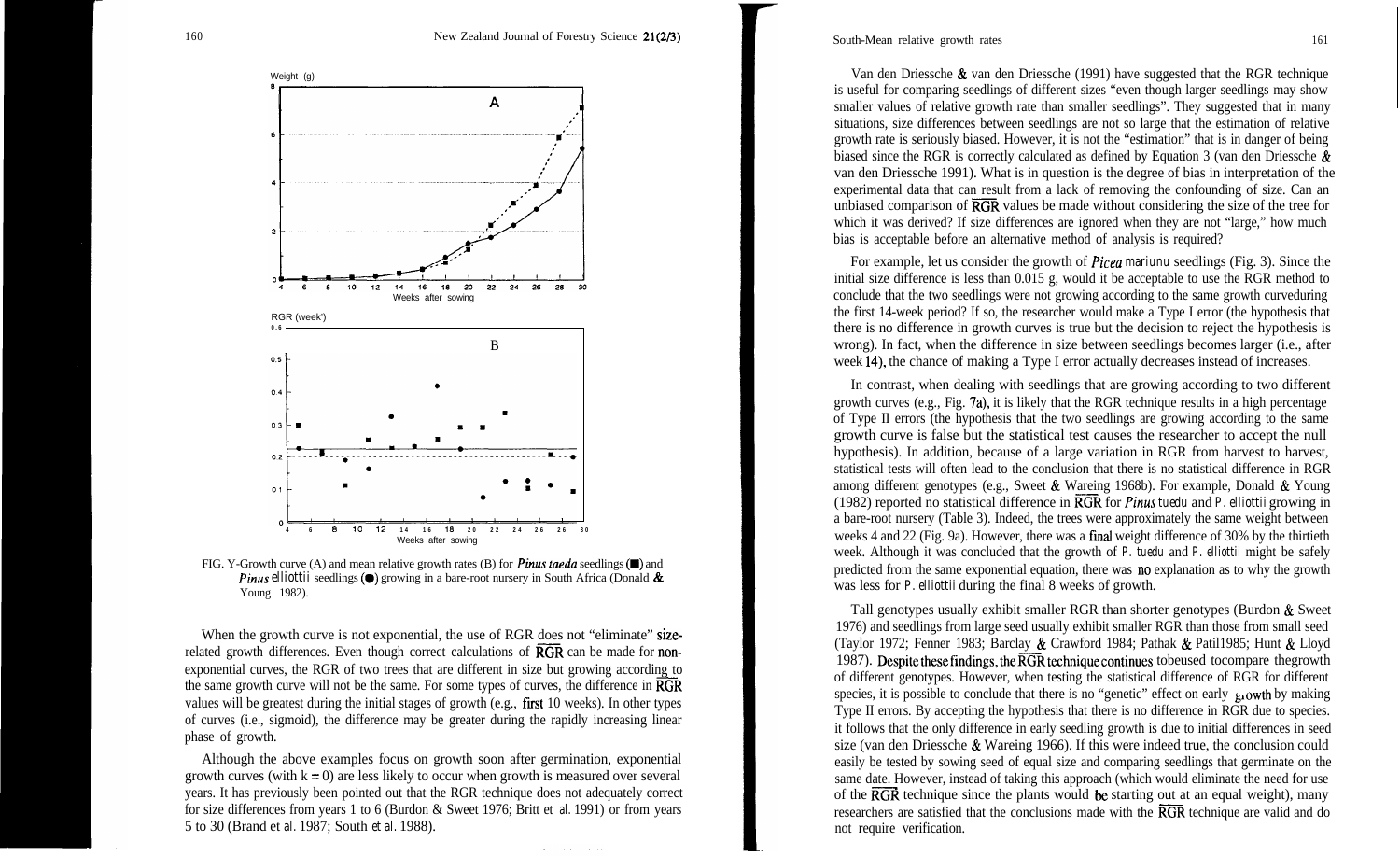## **CONCLUSIONS**

Although it has been more than 15 years since Burdon  $\&$  Sweet (1976) realised that  $\overline{RGR}$ "... appears to be unsatisfactory as a means of eliminating initial size effects", this method of growth analysis continues to be used in forestry. Apparently, it is not well understood that although the  $\overline{RGR}$  can be correctly calculated for growth curves that do not exhibit aconstant exponential growth with  $k = 0$ , the technique does not "eliminate" size-related differences. A decline in RGR over time occurs when trees do not grow in a "constant" exponential fashion with  $k = 0$ .

Hardwick (1984) warned that "there is the ever-present possibility that a method of analysis, because it obscures understanding, or diverts attention or resources from more profitable areas, will prove to have a negative utility". Using the  $\overline{RGR}$  technique to remove size-related growth differences can obscure the understanding of tree growth by producing different values when the trees are growing according to the same growth curve (Fig. 2-6). The general belief that  $\overline{RGR}$  is a measure of growth efficiency (Causton 1983; Brand 199 1) has caused some confusion since it implies a seedling with a higher  $\overline{RGR}$  is somehow better than one with a **lower**  $\overline{RGR}$ . With regard to improving our understanding of how trees grow, this technique has had negative utility when used to "eliminate" size-related growth differences. The method tends to divert attention away from the basic data and as a result, in some studies, absolute growth data are not even reported. It is clear that, if progress is to be made, researchers must avoid assuming tree growth is of a "constant" exponential form with  $k = 0$ . When presenting data, the basic relationship of tree biomass with time should be graphed with the objective ofreporting the true form of the growth curve (Radford 1967).

### ACKNOWLEDGMENTS

The author would like to thank Dr. Torsten Ingestad for discussions regarding the lack of exponential tree growth in many controlled environment studies. Alabama Agricultural Experiment Station Journal Series No. 9-9 12988P. Research supported in part by the Auburn University Southern Forest Nursery Management Cooperative.

### REFERENCES

- BARCLAY,A.M.;CRAWFORD,R.M.M. 1984: Seedlingemergenceintherowan(Sorbusaucuparia) from an altitudinal gradient. *Journul of Ecology 72: 627-36.*
- BLACKMAN. V. H. 1919: The compound interest law and plant growth. Annals of Botany 33: 353– 60.
- BRAND, D.G. 1991: The establishment of boreal and sub-boreal conifer plantations: An integrated analysis of environmental conditions and seedling growth. *Forest Science 37: 68-100.*
- BRAND, D.G.; WEETMAN, G.F.; REHSLER, P. 1987: Growth analysis of perennial plants: The relative production rate and its yield components. *Annuls of Botany* 59: 45-53.
- BRITT, J.R.; MITCHELL, R.J.; ZUTTER, B.R.; SOUTH, D.B.; GJERSTAD, D.H.; DICKSON, J.F. 1991: The influence of herbaceous weed control and seedling diameter on six years of loblolly pine growth-A classical growth analysis approach. *Forest Science 37: 655-68.*
- BROWN, K.; HIGGINBOTHAM, K.O. 1986: Effects of carbon dioxide enrichment and nitrogen supply on growth of boreal tree seedlings. *Tree Physiology 2: 223-32.*
- BURDON, R.D.; SWEET, G.B. 1976: The problem of interpreting inherent differences in treegrowth shortly after planting. Pp. 483-502 *in* Cannell, M.G.R. (Ed.) "Tree Physiology and Yield Improvement". Academic Press, London.

#### South-Mean relative growth rates 163

- BYRNE, S.V.; WENTWORTH, T.R. 1988: Relationship between volume and biomass of early successional vegetation and the prediction of loblolly pine seedling growth. *Forest Science 34: 939-47.*
- *CALOIN,* M.; YU, 0.1982: An extension of the logistic model of plant growth. *Annuls of Botany 49: 599-607.*
- CANNELL, M.G.R.; ROTHERY, P.; FORD, E.D. 1984: Competition within stands of *Picea sitchensis* and *Pinus contorta. Annals of Botany 53: 349-62.*
- CAUSTON, D.R. 1983: "A Biologist's Basic Mathematics". Edward Arnold. 216 p.
- CAUSTON, D.R.; VENUS, J.C. 1981: "The Biometry of Plant Growth". Edward Arnold. 307 p.
- COLLOCOTT, T.C.; DOBSON, A.B. 1974: "Dictionary of Science and Technology". W. & R. Chambers. 1328 p.
- DIXON, R.K.; GARRETT, H.E.; COX, G.S. 1988: Cytokinins in the root pressure exudate of *Citrus jambhiri* Lush. colonized by vesicular-arbuscular mycorrhizae. *Tree Physiology 4: 9-18.*
- DONALD, D.G.M.; YOUNG, I. 1982: The growth of pine seedlings in South African forest nurseries. *South African Forestry Journal 123: 36-50.*
- EVANS, G.C. 1972: "The Quantitative Analysis of Plant Growth". Blackwell Scientific, Oxford. 734 p.
- FENNER, M. 1983: Relationships between seed weight, ash content and seedling growth in twentyfour species of Compositae. *New-Phytologist 95: 697-706.*
- FISHER, R.A. 1921: Some remarks on the methods formulated in **a** recent article on 'The quantitative analysis of plant growth'. *Annals of Applied Biology 7: 367-372.*
- HARDWICK,R.C. 1984: Some recent developments in growth analysis-Areview.Annals of Botany 54: 807-12.
- HARRINGTON, T.B.; TAPPEINER, J.C.11 1991: Competition affects shoot morphology, growth duration, and relative growth rates of Douglas-fir saplings. Canadian *Journal of Forest Research 21: 474-8 1.*
- HUNT, R. 1982: "PlantGrowth Curves: The Functional Approach to Plant Growth Analysis". Edward Arnold Ltd, London. 248 p.
- HUNT, R.; LLOYD, P.S. 1987: Growth and partitioning. New *Phytologist 106(Suppl.): 235-49.*
- INGESTAD, T.; LUND, B.B. 1986: Theory and techniques for steady state mineral nutrition and growth of plants. *Scandinavian Journal of Forest Research 1: 439-53.*
- KOLB, T.E.; STEINER, K.C. 1990a: Growth and biomass partitioning of northern red **oak** andyellowpoplar seedlings: Effects of shading and grass root competition. *Forest Science* 36: 344\$.
- 1990b: Growth and biomass partitioning response of northern red oak genotypes to shading and grass root competition. *Forest Science 36: 293-303.*
- LEDIG, F.T.; PERRY, T.O. 1969: Net assimilation rate and growth in loblolly pine seedlings. *Forest Science IS: 431-38.*
- MARTIN, E.A. 1977: "A Dictionary of Life Sciences". Pica Press, New York. 374 p.
- MARGOLIS, H.A.; BRAND, D.G. 1990: An ecophysiological basis for understanding plantation establishment. *Canadian Journal of Forest Research 20: 375-90.*
- MEXAL, J.G. 1980: Aspects of mycorrhizal inoculation in relations to reforestation. New *Zealand Journal of Forestry Science IO: 208-17.*
- OSONUBI, 0.; OSUNDINA, M.A. 1987: Comparison of the responses to flooding of seedlings and cuttings of *Gmelina. Tree Physiology 3: 147-56.*
- PARKER, S.P. 1989: "Dictionary of Scientific and Technical Terms". McGraw-Hill, New York. 2088 p.
- PATHAK, P.S.; PATIL, B.D. 1985: Seed weight affecting early seedling growth *ofButeamonosperm* (Lam.) Taub. *Nitrogen-Fixing Tree Research Reports 3: 234.*
- PERRY, D.A. 1985: The competition process in forest stands. Pp. 481-506 *in* Cannell, M.G.R.; Jackson, J.E. (Ed.) "Attributes of Trees as Crop Plants". Institute of Terrestrial Ecology, Huntingdon, England. 592 p.